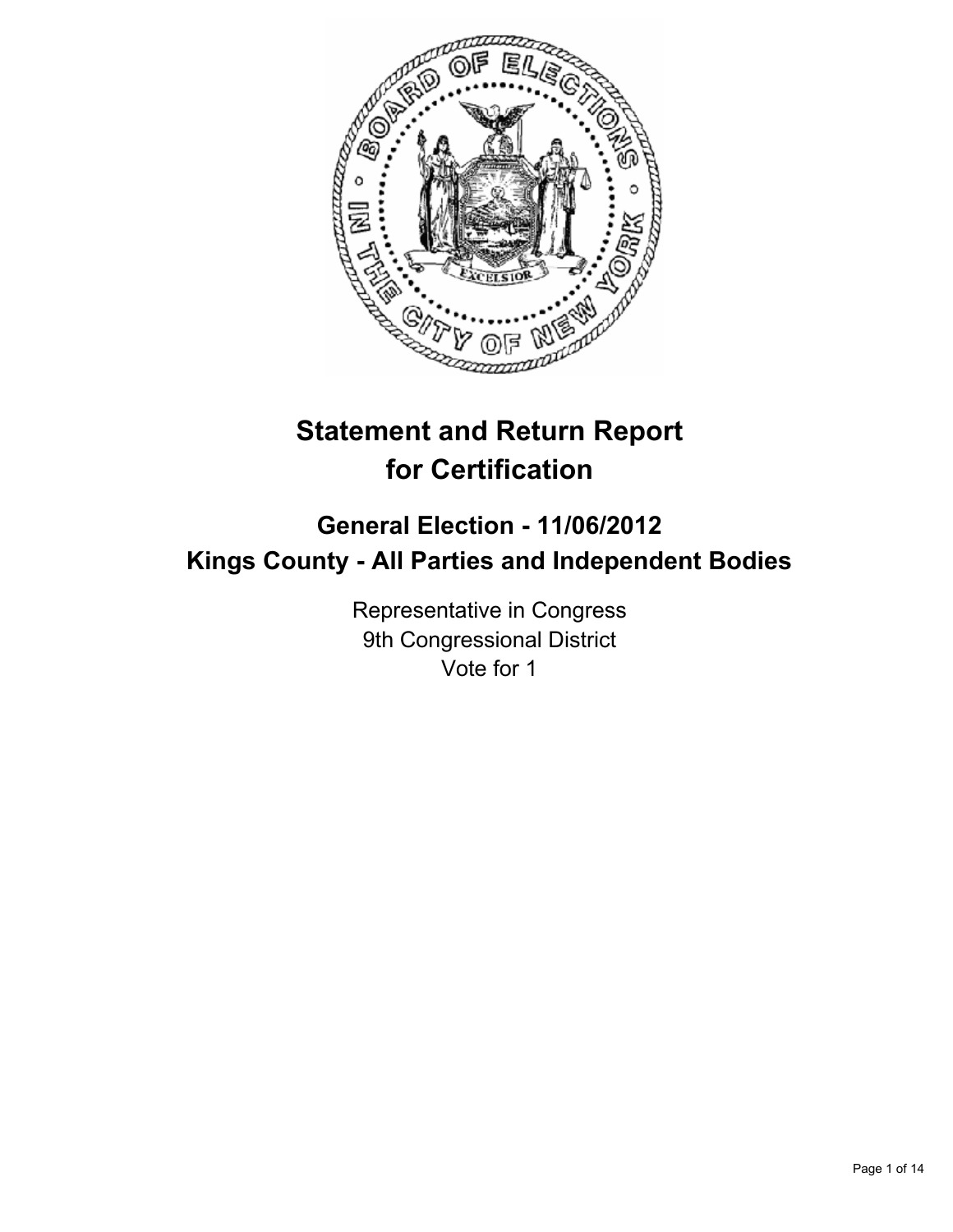

| <b>PUBLIC COUNTER</b>                                    | 27,629                  |
|----------------------------------------------------------|-------------------------|
| <b>EMERGENCY</b>                                         | 2                       |
| ABSENTEE/MILITARY                                        | 767                     |
| <b>FEDERAL</b>                                           | 322                     |
| SPECIAL PRESIDENTIAL                                     | 0                       |
| AFFIDAVIT                                                | 2,490                   |
| <b>Total Ballots</b>                                     | 31,210                  |
| Less - Inapplicable Federal/Special Presidential Ballots | 0                       |
| <b>Total Applicable Ballots</b>                          | 31,210                  |
| YVETTE D. CLARKE (DEMOCRATIC)                            | 16,442                  |
| DANIEL J. CAVANAGH (REPUBLICAN)                          | 8,007                   |
| DANIEL J. CAVANAGH (CONSERVATIVE)                        | 952                     |
| YVETTE D. CLARKE (WORKING FAMILIES)                      | 494                     |
| VIVIA M. MORGAN (GREEN)                                  | 245                     |
| ADAM HENRIQUE (WRITE-IN)                                 | 1                       |
| AVROMI EISENSTEIN (WRITE-IN)                             | 1                       |
| <b>BRAIN LITTRELL (WRITE-IN)</b>                         | $\mathbf{1}$            |
| CHANA KRISCHER (WRITE-IN)                                | $\overline{\mathbf{c}}$ |
| CHARLES BARRON (WRITE-IN)                                | 1                       |
| DAVID SANDLER (WRITE-IN)                                 | 1                       |
| EDMOND LEW (WRITE-IN)                                    | $\mathbf 1$             |
| ELI STARCH (WRITE-IN)                                    | 1                       |
| HINDA KRUMBEIN (WRITE-IN)                                | 1                       |
| ITTA HARTMAN (WRITE-IN)                                  | $\overline{\mathbf{c}}$ |
| JACOS REISMIN (WRITE-IN)                                 | 1                       |
| JAMES REISMAN (WRITE-IN)                                 | 1                       |
| JEHIEL WINTERS (WRITE-IN)                                | 1                       |
| JEROLD L. NADLER (WRITE-IN)                              | 1                       |
| JOSEPH MARTUCCI (WRITE-IN)                               | 2                       |
| LEW FIDLER (WRITE-IN)                                    | $\mathbf 1$             |
| MICHAEL GRIMM (WRITE-IN)                                 | 1                       |
| MICHAEL W. CHAN (WRITE-IN)                               | 1                       |
| MOSHE AXELROD (WRITE-IN)                                 | 1                       |
| NYDIA M. VELAZQUEZ (WRITE-IN)                            | 1                       |
| STEVE CYMBROWITZ (WRITE-IN)                              | $\mathbf{1}$            |
| TAT PICOTT (WRITE-IN)                                    | $\mathbf 1$             |
| UNATTRIBUTABLE WRITE-IN (WRITE-IN)                       | 1                       |
| YESROEL YOSSI KATZ (WRITE-IN)                            | 1                       |
| <b>Total Votes</b>                                       | 26,167                  |
| Unrecorded                                               | 5,043                   |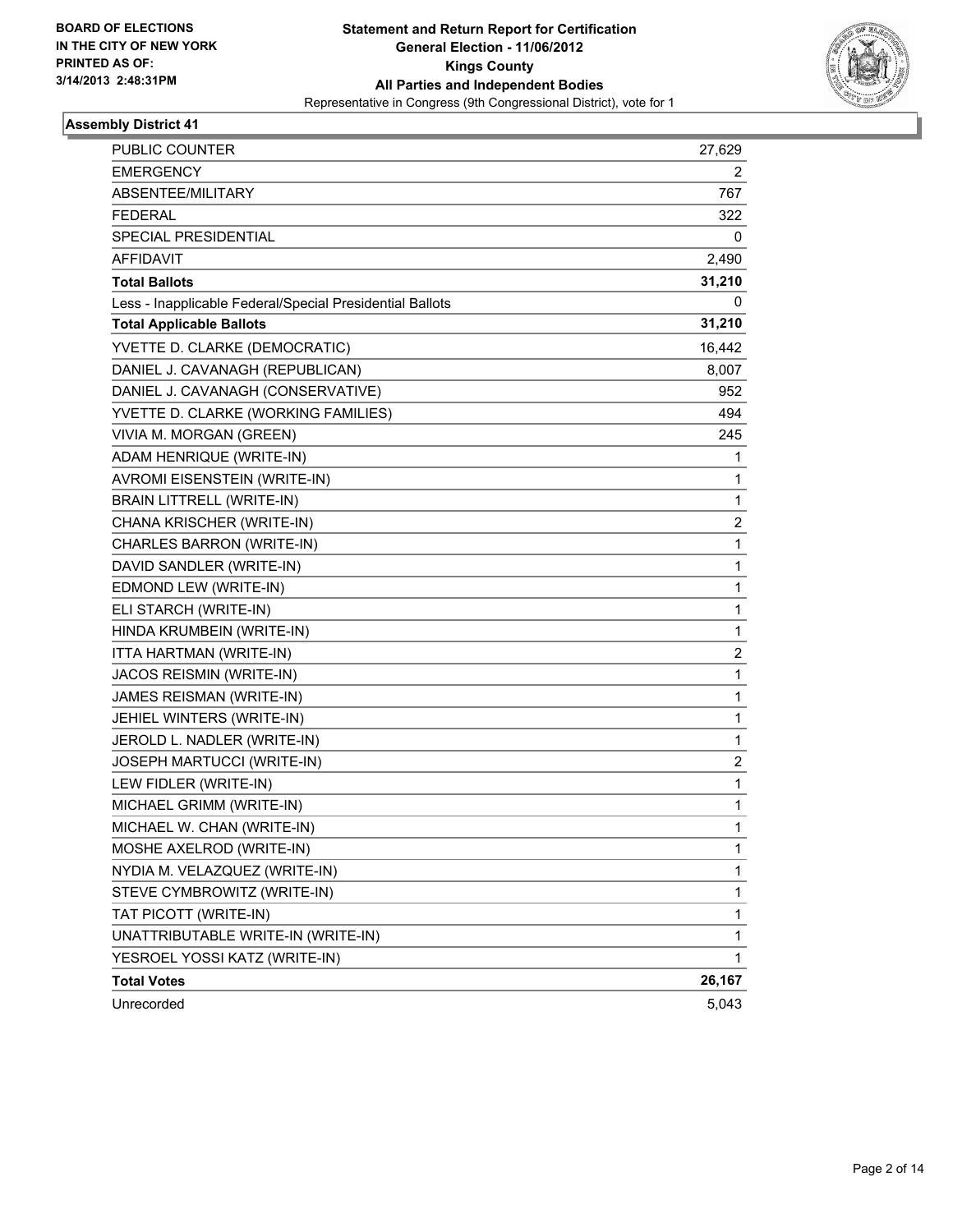

| <b>PUBLIC COUNTER</b>                                    | 31,992         |
|----------------------------------------------------------|----------------|
| <b>EMERGENCY</b>                                         | $\overline{2}$ |
| ABSENTEE/MILITARY                                        | 825            |
| <b>FEDERAL</b>                                           | 402            |
| <b>SPECIAL PRESIDENTIAL</b>                              | 0              |
| <b>AFFIDAVIT</b>                                         | 4,259          |
| <b>Total Ballots</b>                                     | 37,480         |
| Less - Inapplicable Federal/Special Presidential Ballots | 0              |
| <b>Total Applicable Ballots</b>                          | 37,480         |
| YVETTE D. CLARKE (DEMOCRATIC)                            | 29,888         |
| DANIEL J. CAVANAGH (REPUBLICAN)                          | 2,207          |
| DANIEL J. CAVANAGH (CONSERVATIVE)                        | 395            |
| YVETTE D. CLARKE (WORKING FAMILIES)                      | 795            |
| VIVIA M. MORGAN (GREEN)                                  | 311            |
| CHUCK SCHUMER (WRITE-IN)                                 | 1              |
| HELESE SMAUKLON (WRITE-IN)                               | 1              |
| HENRY BARDEL (WRITE-IN)                                  | 1              |
| JERROLD NADLER (WRITE-IN)                                | 1              |
| NANCY PELOSI (WRITE-IN)                                  | 1              |
| STEPHEN COLBERT (WRITE-IN)                               | $\overline{c}$ |
| UNATTRIBUTABLE WRITE-IN (WRITE-IN)                       | $\overline{7}$ |
| YEHUDA SOLAMONT (WRITE-IN)                               | 1              |
| <b>Total Votes</b>                                       | 33,611         |
| Unrecorded                                               | 3,869          |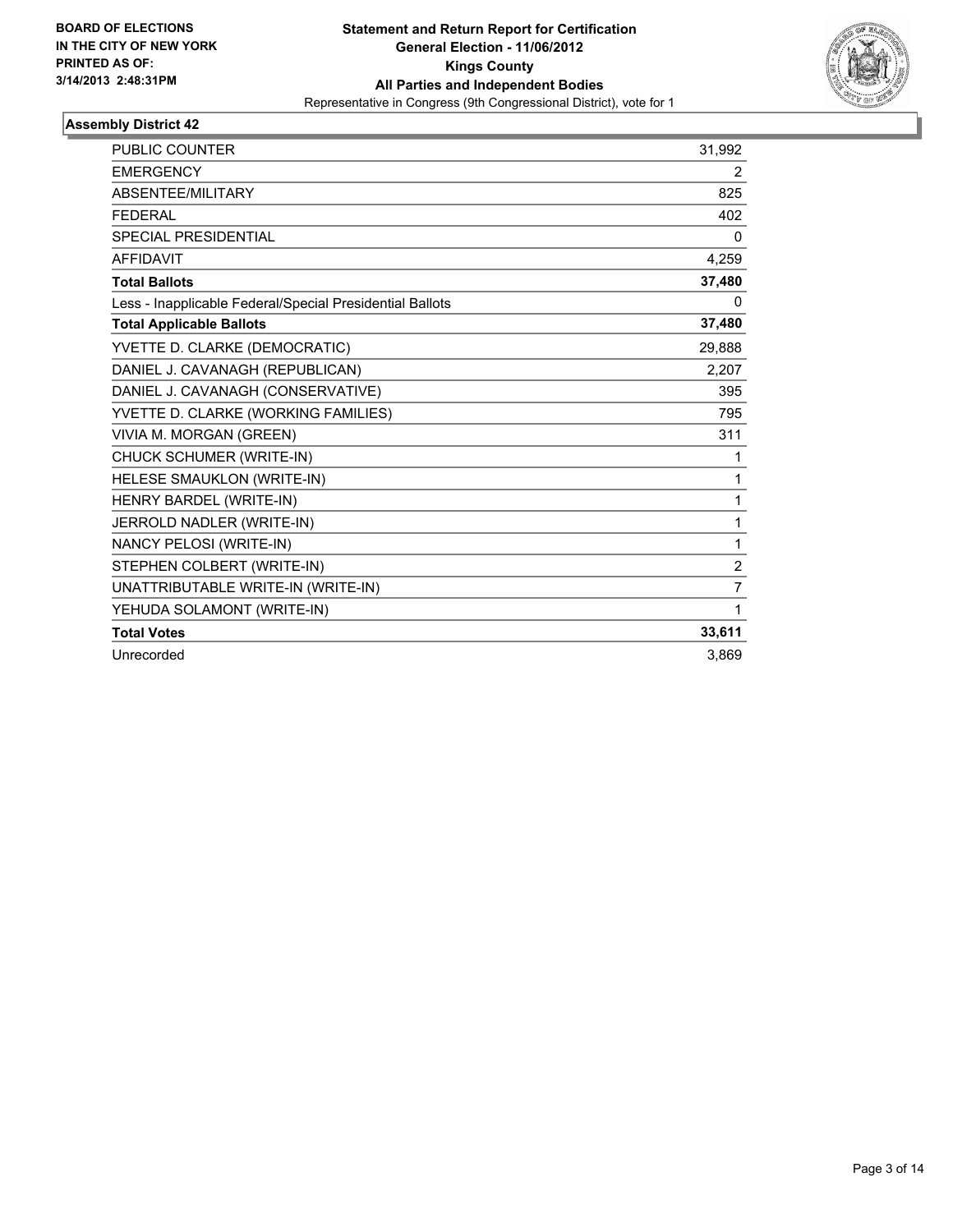

| <b>PUBLIC COUNTER</b>                                    | 35,164         |
|----------------------------------------------------------|----------------|
| <b>EMERGENCY</b>                                         | 0              |
| ABSENTEE/MILITARY                                        | 1,049          |
| <b>FEDERAL</b>                                           | 285            |
| <b>SPECIAL PRESIDENTIAL</b>                              | 0              |
| <b>AFFIDAVIT</b>                                         | 4,404          |
| <b>Total Ballots</b>                                     | 40,902         |
| Less - Inapplicable Federal/Special Presidential Ballots | $\Omega$       |
| <b>Total Applicable Ballots</b>                          | 40,902         |
| YVETTE D. CLARKE (DEMOCRATIC)                            | 34,859         |
| DANIEL J. CAVANAGH (REPUBLICAN)                          | 1,313          |
| DANIEL J. CAVANAGH (CONSERVATIVE)                        | 413            |
| YVETTE D. CLARKE (WORKING FAMILIES)                      | 991            |
| VIVIA M. MORGAN (GREEN)                                  | 369            |
| ALLAN MARTIN JR. (WRITE-IN)                              | 5              |
| ANTHONY WEINER (WRITE-IN)                                | 1              |
| EDWARD CHRISTOPHER KENDRA (WRITE-IN)                     | 1              |
| <b>GREGORY WILSON (WRITE-IN)</b>                         | $\overline{2}$ |
| HAKEEM JEFFRIES (WRITE-IN)                               | $\overline{2}$ |
| MARC MINKOFF (WRITE-IN)                                  | 1              |
| TIM THOMAS (WRITE-IN)                                    | 1              |
| UNATTRIBUTABLE WRITE-IN (WRITE-IN)                       | 4              |
| <b>Total Votes</b>                                       | 37,962         |
| Unrecorded                                               | 2.940          |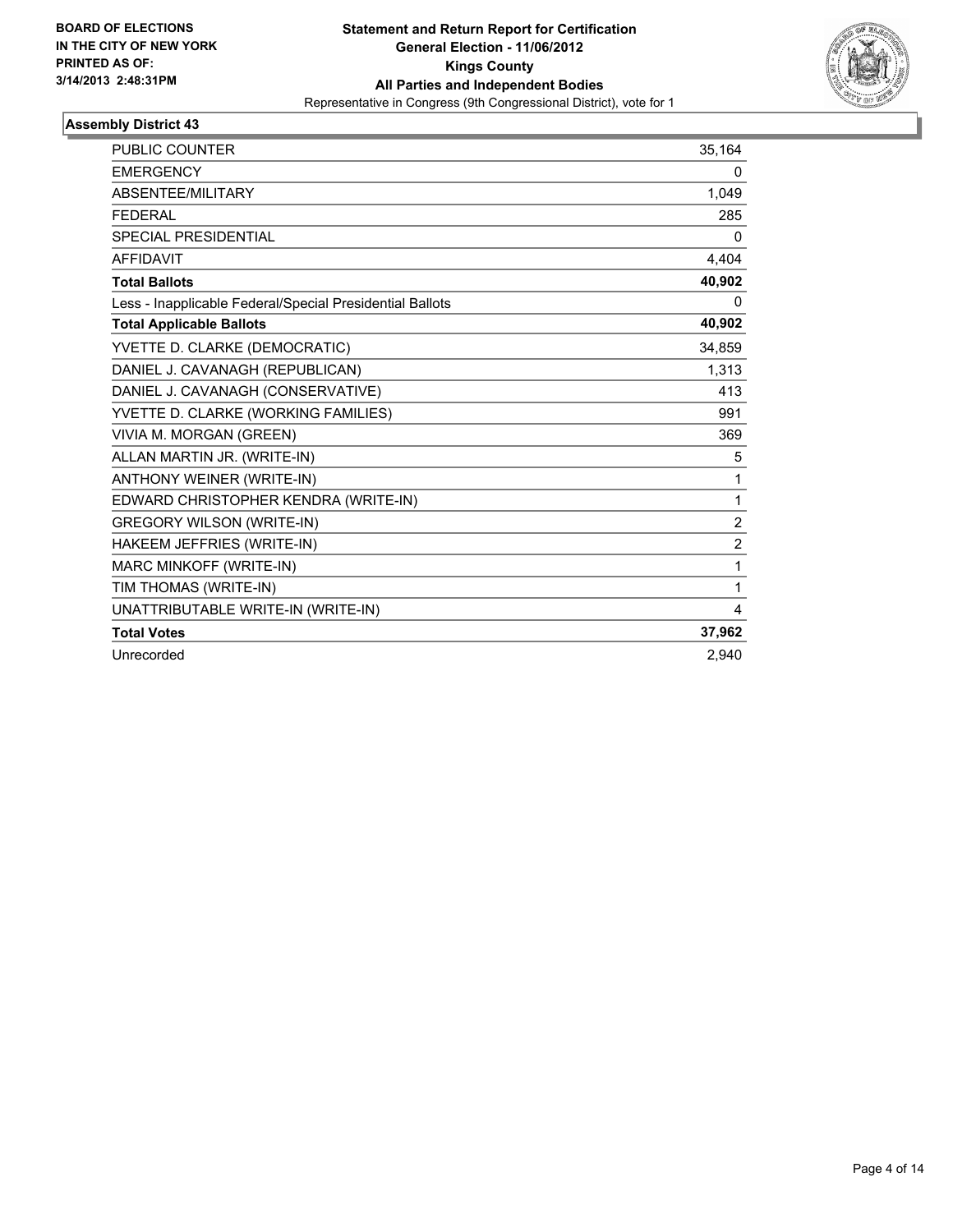

| <b>PUBLIC COUNTER</b>                                    | 23,217       |
|----------------------------------------------------------|--------------|
| <b>EMERGENCY</b>                                         | 135          |
| ABSENTEE/MILITARY                                        | 880          |
| <b>FEDERAL</b>                                           | 360          |
| <b>SPECIAL PRESIDENTIAL</b>                              | 0            |
| <b>AFFIDAVIT</b>                                         | 2,090        |
| <b>Total Ballots</b>                                     | 26,682       |
| Less - Inapplicable Federal/Special Presidential Ballots | 0            |
| <b>Total Applicable Ballots</b>                          | 26,682       |
| YVETTE D. CLARKE (DEMOCRATIC)                            | 16,861       |
| DANIEL J. CAVANAGH (REPUBLICAN)                          | 3,161        |
| DANIEL J. CAVANAGH (CONSERVATIVE)                        | 552          |
| YVETTE D. CLARKE (WORKING FAMILIES)                      | 2.217        |
| VIVIA M. MORGAN (GREEN)                                  | 866          |
| <b>ANTHONY WIENER (WRITE-IN)</b>                         | 1            |
| BILL LOUNDY (WRITE-IN)                                   | $\mathbf{1}$ |
| CHRIS OWENS (WRITE-IN)                                   | $\mathbf{1}$ |
| DOUGLAS M. SCHNEIDER (WRITE-IN)                          | 1            |
| KENETH FISHER (WRITE-IN)                                 | $\mathbf{1}$ |
| LAWERENCE D. LITTAHELD (WRITE-IN)                        | $\mathbf{1}$ |
| MARK S. MURPHY (WRITE-IN)                                | $\mathbf{1}$ |
| MICHAEL GRIMM (WRITE-IN)                                 | 1            |
| PAMELA CONROY (WRITE-IN)                                 | 1            |
| PETER CUCANESES (WRITE-IN)                               | $\mathbf{1}$ |
| STEVEN GECUERT (WRITE-IN)                                | $\mathbf{1}$ |
| UNATTRIBUTABLE WRITE-IN (WRITE-IN)                       | 4            |
| <b>Total Votes</b>                                       | 23,672       |
| Unrecorded                                               | 3,010        |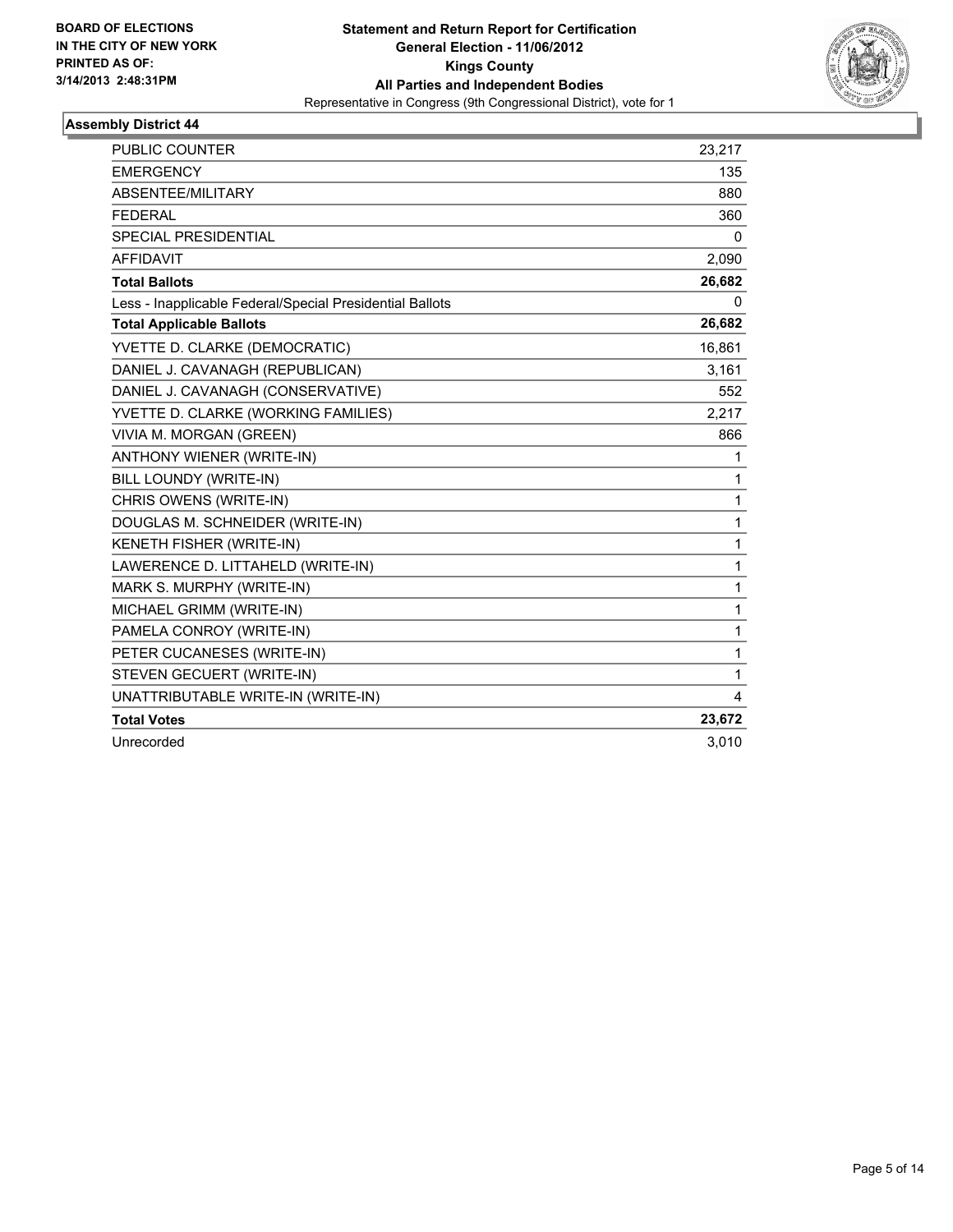

| <b>PUBLIC COUNTER</b>                                    | 4,796          |
|----------------------------------------------------------|----------------|
| <b>EMERGENCY</b>                                         | 1              |
| <b>ABSENTEE/MILITARY</b>                                 | 142            |
| <b>FEDERAL</b>                                           | 112            |
| <b>SPECIAL PRESIDENTIAL</b>                              | 0              |
| <b>AFFIDAVIT</b>                                         | 383            |
| <b>Total Ballots</b>                                     | 5,434          |
| Less - Inapplicable Federal/Special Presidential Ballots | 0              |
| <b>Total Applicable Ballots</b>                          | 5,434          |
| YVETTE D. CLARKE (DEMOCRATIC)                            | 1,907          |
| DANIEL J. CAVANAGH (REPUBLICAN)                          | 1,812          |
| DANIEL J. CAVANAGH (CONSERVATIVE)                        | 278            |
| YVETTE D. CLARKE (WORKING FAMILIES)                      | 110            |
| VIVIA M. MORGAN (GREEN)                                  | 93             |
| IAN RANDAL STROCK (WRITE-IN)                             | $\overline{2}$ |
| JERROLD C. NADLER (WRITE-IN)                             | 1              |
| MICHAEL G. GRIMM (WRITE-IN)                              | 1              |
| MICHAEL GRIMM (WRITE-IN)                                 | 1              |
| MICHAEL W. CHAN (WRITE-IN)                               | 1              |
| SARAH FLORANS (WRITE-IN)                                 | 1              |
| UNATTRIBUTABLE WRITE-IN (WRITE-IN)                       | 3              |
| <b>Total Votes</b>                                       | 4,210          |
| Unrecorded                                               | 1,224          |

| <b>PUBLIC COUNTER</b>                                    | 4,570          |
|----------------------------------------------------------|----------------|
| <b>EMERGENCY</b>                                         | 10             |
| ABSENTEE/MILITARY                                        | 172            |
| <b>FEDERAL</b>                                           | 231            |
| <b>SPECIAL PRESIDENTIAL</b>                              | 0              |
| <b>AFFIDAVIT</b>                                         | 359            |
| <b>Total Ballots</b>                                     | 5,342          |
| Less - Inapplicable Federal/Special Presidential Ballots | $\Omega$       |
| <b>Total Applicable Ballots</b>                          | 5,342          |
| YVETTE D. CLARKE (DEMOCRATIC)                            | 1,924          |
| DANIEL J. CAVANAGH (REPUBLICAN)                          | 1,837          |
| DANIEL J. CAVANAGH (CONSERVATIVE)                        | 245            |
| YVETTE D. CLARKE (WORKING FAMILIES)                      | 72             |
| VIVIA M. MORGAN (GREEN)                                  | 51             |
| IAN D. GIRSHEK (WRITE-IN)                                | 1              |
| JEFFREY P. KAHR (WRITE-IN)                               | 1              |
| MICHAEL W. CHAN (WRITE-IN)                               | 1              |
| SAMUEL AMSEL (WRITE-IN)                                  | 1              |
| SCOTT W GIRSHEK (WRITE-IN)                               | 1              |
| UNATTRIBUTABLE WRITE-IN (WRITE-IN)                       | $\overline{2}$ |
| <b>Total Votes</b>                                       | 4,136          |
| Unrecorded                                               | 1,206          |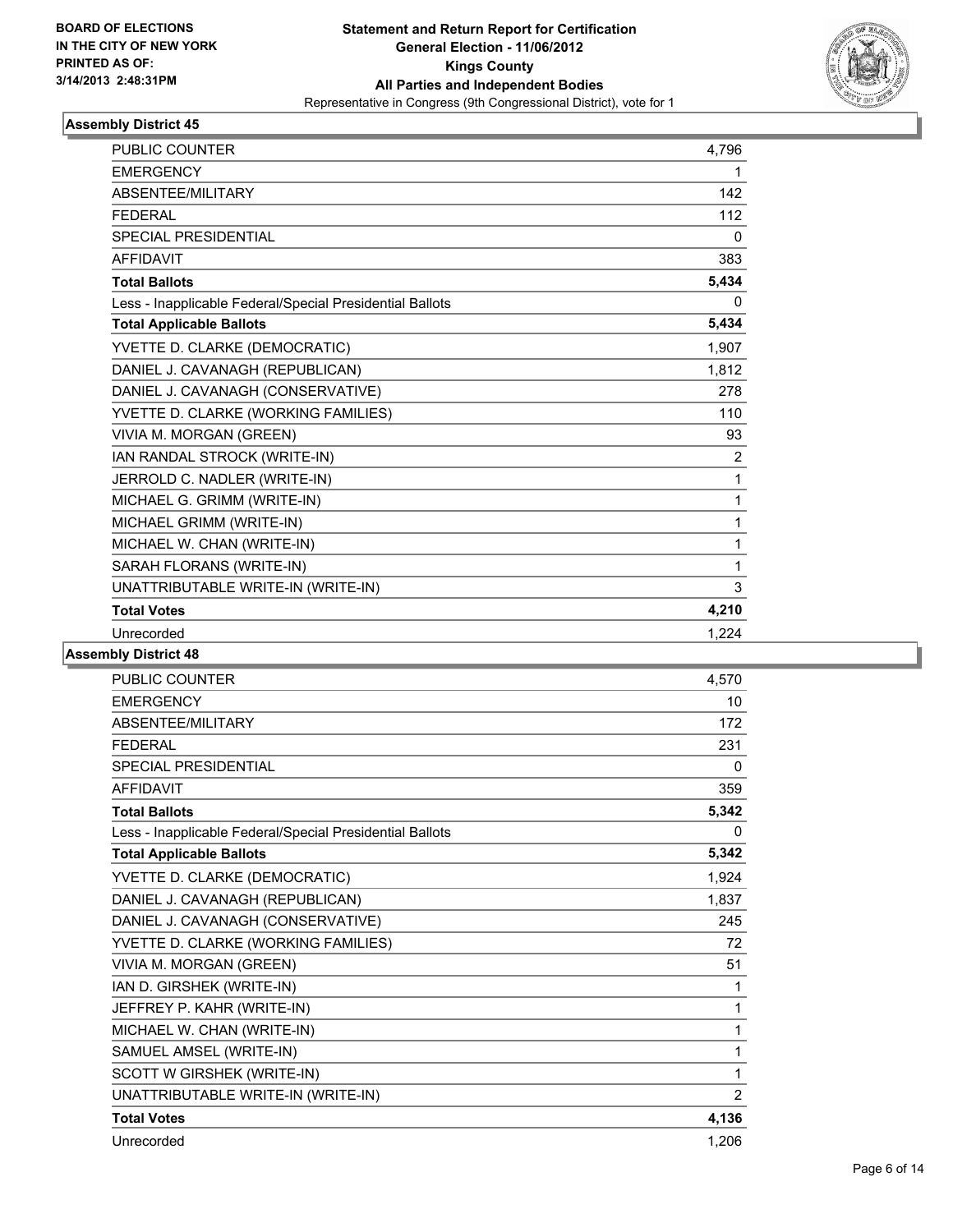

| <b>PUBLIC COUNTER</b>                                    | 86  |
|----------------------------------------------------------|-----|
| <b>EMERGENCY</b>                                         | 0   |
| ABSENTEE/MILITARY                                        | 3   |
| <b>FEDERAL</b>                                           | 0   |
| <b>SPECIAL PRESIDENTIAL</b>                              | 0   |
| <b>AFFIDAVIT</b>                                         | 25  |
| <b>Total Ballots</b>                                     | 114 |
| Less - Inapplicable Federal/Special Presidential Ballots | 0   |
| <b>Total Applicable Ballots</b>                          | 114 |
| YVETTE D. CLARKE (DEMOCRATIC)                            | 76  |
| DANIEL J. CAVANAGH (REPUBLICAN)                          | 7   |
|                                                          |     |
| DANIEL J. CAVANAGH (CONSERVATIVE)                        | 0   |
| YVETTE D. CLARKE (WORKING FAMILIES)                      | 9   |
| VIVIA M. MORGAN (GREEN)                                  | 4   |
| <b>Total Votes</b>                                       | 96  |

| <b>PUBLIC COUNTER</b>                                    | 11,171         |
|----------------------------------------------------------|----------------|
| <b>EMERGENCY</b>                                         | 0              |
| ABSENTEE/MILITARY                                        | 507            |
| <b>FEDERAL</b>                                           | 167            |
| SPECIAL PRESIDENTIAL                                     | 0              |
| <b>AFFIDAVIT</b>                                         | 725            |
| <b>Total Ballots</b>                                     | 12,570         |
| Less - Inapplicable Federal/Special Presidential Ballots | 0              |
| <b>Total Applicable Ballots</b>                          | 12,570         |
| YVETTE D. CLARKE (DEMOCRATIC)                            | 9,146          |
| DANIEL J. CAVANAGH (REPUBLICAN)                          | 726            |
| DANIEL J. CAVANAGH (CONSERVATIVE)                        | 91             |
| YVETTE D. CLARKE (WORKING FAMILIES)                      | 1,298          |
| VIVIA M. MORGAN (GREEN)                                  | 439            |
| ANDY BACHMAN (WRITE-IN)                                  | 1              |
| BRAD LANDER (WRITE-IN)                                   | 1              |
| JOEL BERG (WRITE-IN)                                     | 1              |
| LOLI ALIM (WRITE-IN)                                     | 1              |
| MARK S. MURPHY (WRITE-IN)                                | 1              |
| MARY HACK (WRITE-IN)                                     | 1              |
| STEVE BALDWIN (WRITE-IN)                                 | 1              |
| TIMOTHY PFCREHY (WRITE-IN)                               | 1              |
| UNATTRIBUTABLE WRITE-IN (WRITE-IN)                       | $\overline{2}$ |
| <b>Total Votes</b>                                       | 11,710         |
| Unrecorded                                               | 860            |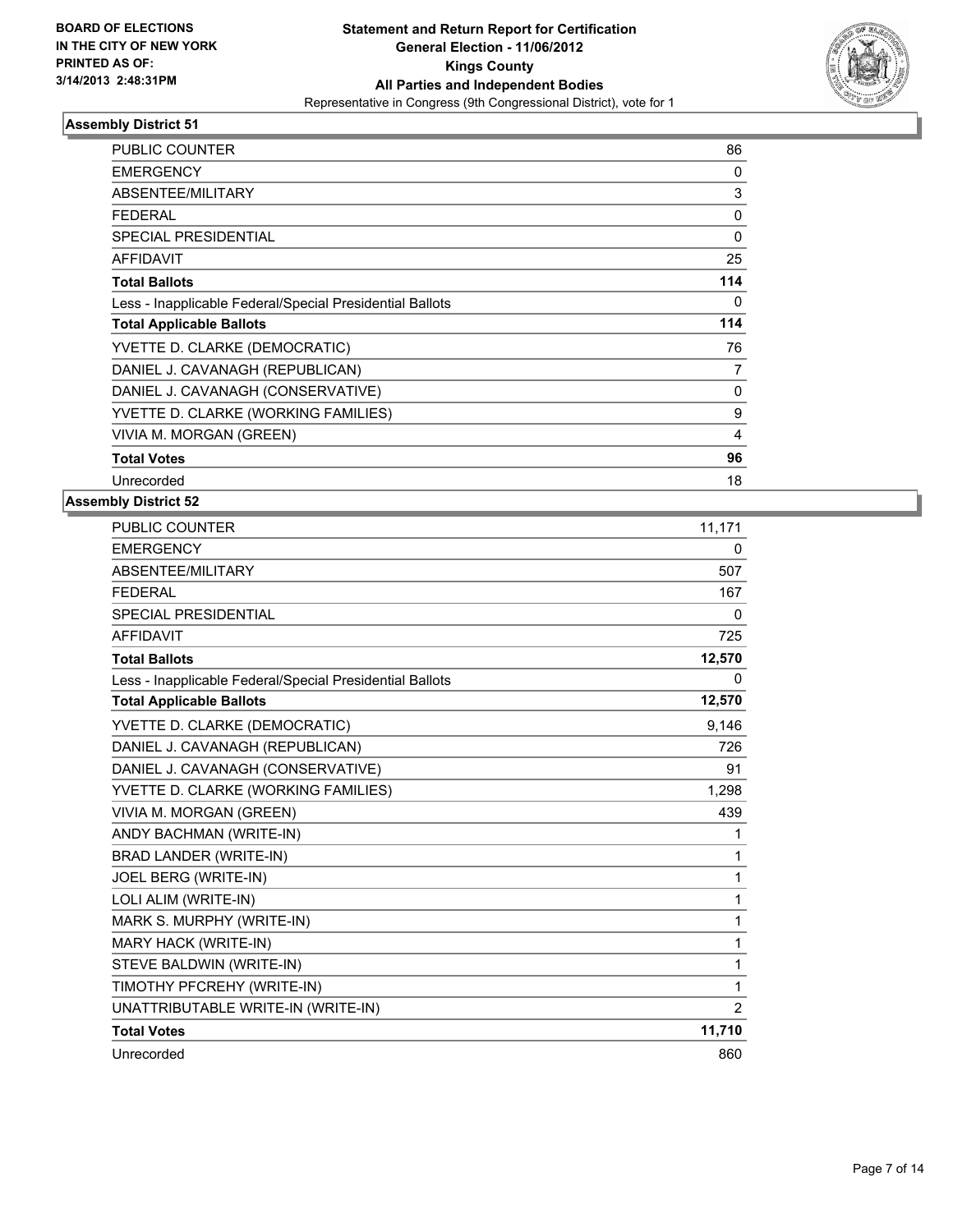

| <b>PUBLIC COUNTER</b>                                    | 16,318       |
|----------------------------------------------------------|--------------|
| <b>EMERGENCY</b>                                         | 0            |
| ABSENTEE/MILITARY                                        | 266          |
| <b>FEDERAL</b>                                           | 54           |
| SPECIAL PRESIDENTIAL                                     | $\mathbf{0}$ |
| <b>AFFIDAVIT</b>                                         | 2,601        |
| <b>Total Ballots</b>                                     | 19,239       |
| Less - Inapplicable Federal/Special Presidential Ballots | 0            |
| <b>Total Applicable Ballots</b>                          | 19,239       |
| YVETTE D. CLARKE (DEMOCRATIC)                            | 16,353       |
| DANIEL J. CAVANAGH (REPUBLICAN)                          | 156          |
| DANIEL J. CAVANAGH (CONSERVATIVE)                        | 47           |
| YVETTE D. CLARKE (WORKING FAMILIES)                      | 220          |
| VIVIA M. MORGAN (GREEN)                                  | 39           |
| HAKEEM S JEFFRIES (WRITE-IN)                             | 1            |
| JOSEPH CROWLEY (WRITE-IN)                                | 1            |
| NYDIA VELASQUEZ (WRITE-IN)                               | 1            |
| UNATTRIBUTABLE WRITE-IN (WRITE-IN)                       | 4            |
| <b>Total Votes</b>                                       | 16,822       |
| Unrecorded                                               | 2,417        |

| <b>PUBLIC COUNTER</b>                                    | 4,637    |
|----------------------------------------------------------|----------|
| <b>EMERGENCY</b>                                         | 0        |
| ABSENTEE/MILITARY                                        | 93       |
| <b>FEDERAL</b>                                           | 14       |
| <b>SPECIAL PRESIDENTIAL</b>                              | $\Omega$ |
| <b>AFFIDAVIT</b>                                         | 755      |
| <b>Total Ballots</b>                                     | 5,499    |
| Less - Inapplicable Federal/Special Presidential Ballots | 0        |
| <b>Total Applicable Ballots</b>                          | 5,499    |
| YVETTE D. CLARKE (DEMOCRATIC)                            | 4,809    |
| DANIEL J. CAVANAGH (REPUBLICAN)                          | 64       |
| DANIEL J. CAVANAGH (CONSERVATIVE)                        | 12       |
| YVETTE D. CLARKE (WORKING FAMILIES)                      | 85       |
| VIVIA M. MORGAN (GREEN)                                  | 33       |
| MARIO CALLAWAY (WRITE-IN)                                | 1        |
| UNATTRIBUTABLE WRITE-IN (WRITE-IN)                       | 1        |
| <b>Total Votes</b>                                       | 5,005    |
| Unrecorded                                               | 494      |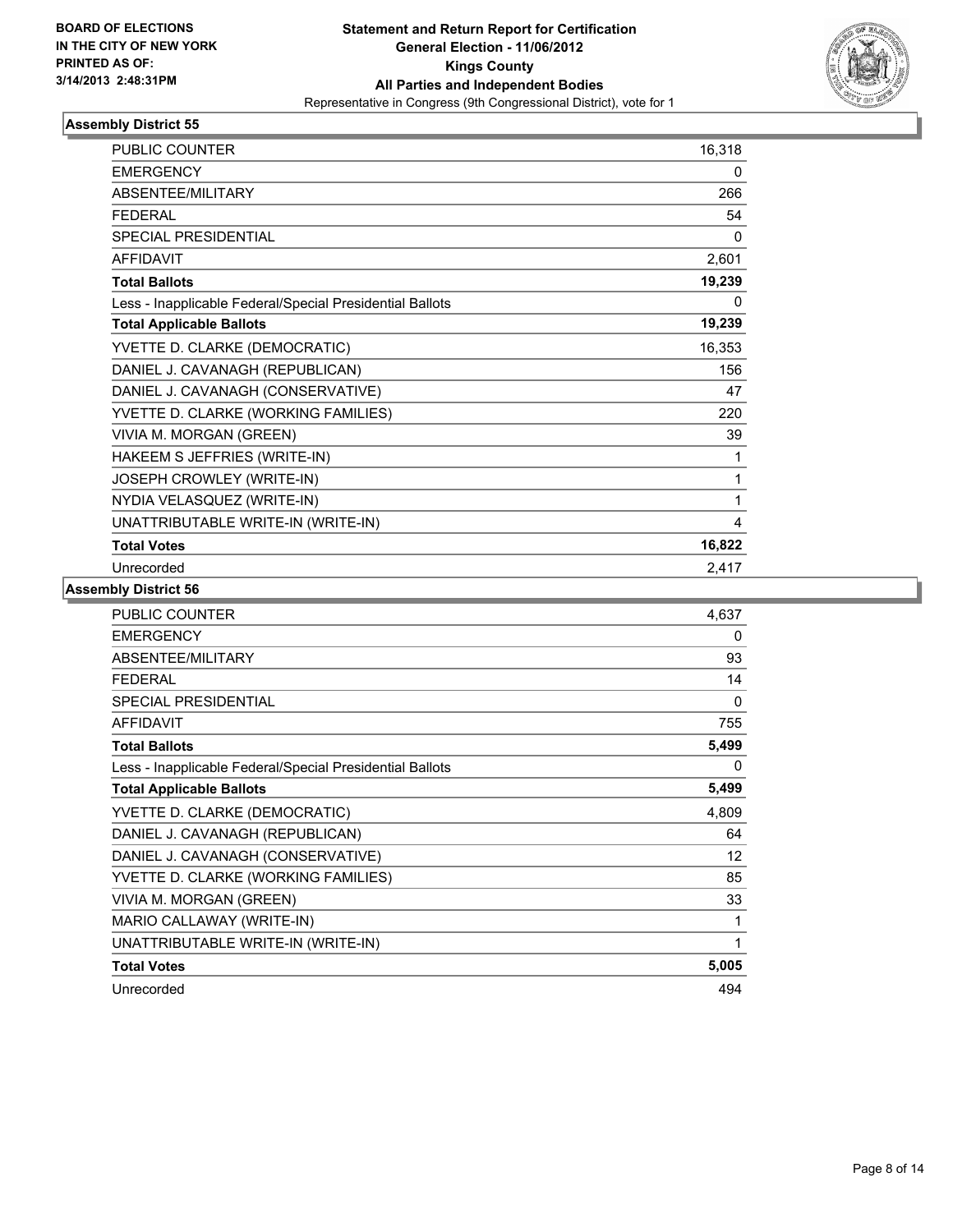

| <b>PUBLIC COUNTER</b>                                    | 17,484                  |
|----------------------------------------------------------|-------------------------|
| <b>EMERGENCY</b>                                         | 0                       |
| ABSENTEE/MILITARY                                        | 529                     |
| <b>FEDERAL</b>                                           | 134                     |
| <b>SPECIAL PRESIDENTIAL</b>                              | $\mathbf{0}$            |
| <b>AFFIDAVIT</b>                                         | 1,873                   |
| <b>Total Ballots</b>                                     | 20,020                  |
| Less - Inapplicable Federal/Special Presidential Ballots | 0                       |
| <b>Total Applicable Ballots</b>                          | 20,020                  |
| YVETTE D. CLARKE (DEMOCRATIC)                            | 16,209                  |
| DANIEL J. CAVANAGH (REPUBLICAN)                          | 319                     |
| DANIEL J. CAVANAGH (CONSERVATIVE)                        | 32                      |
| YVETTE D. CLARKE (WORKING FAMILIES)                      | 1,342                   |
| VIVIA M. MORGAN (GREEN)                                  | 474                     |
| ANTHONY WEINER (WRITE-IN)                                | 1                       |
| CARL GALYAN 5TH (WRITE-IN)                               | $\mathbf{1}$            |
| CHRIS OWENS (WRITE-IN)                                   | 2                       |
| JEFFREY BUTTLER (WRITE-IN)                               | $\overline{2}$          |
| LETITIA JAMES (WRITE-IN)                                 | $\mathbf{1}$            |
| MARK S MURPHY (WRITE-IN)                                 | $\overline{\mathbf{c}}$ |
| MARK S. MURPHY (WRITE-IN)                                | 1                       |
| STEPHAN GILBERT (WRITE-IN)                               | 1                       |
| STEPHEN COLBERT (WRITE-IN)                               | $\mathbf{1}$            |
| SUE SIMMONS (WRITE-IN)                                   | $\mathbf{1}$            |
| TERENCE WHITE (WRITE-IN)                                 | $\mathbf{1}$            |
| UNATTRIBUTABLE WRITE-IN (WRITE-IN)                       | $\mathbf{1}$            |
| WILL SALAS (WRITE-IN)                                    | $\mathbf{1}$            |
| <b>Total Votes</b>                                       | 18,392                  |
| Unrecorded                                               | 1,628                   |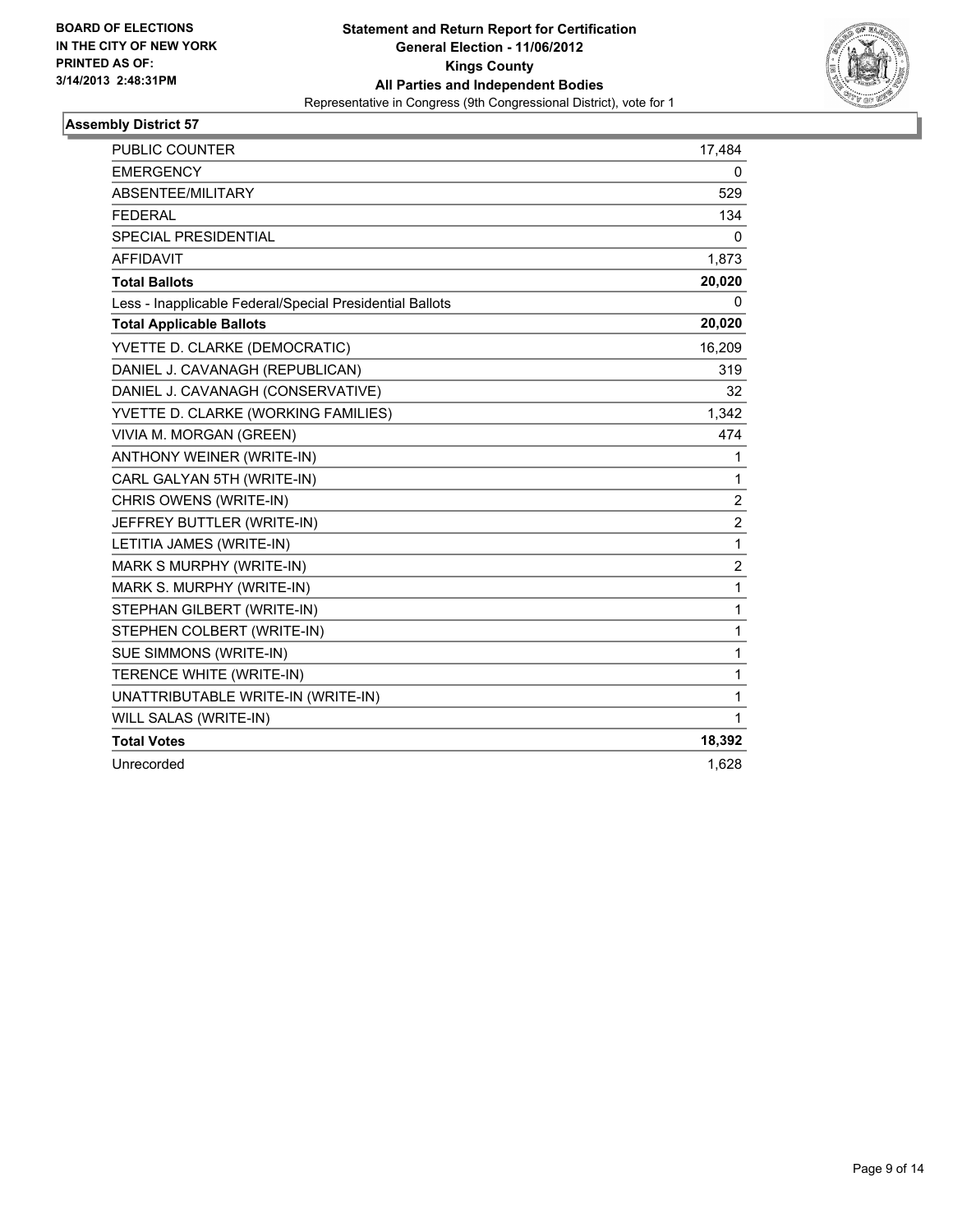

| <b>PUBLIC COUNTER</b>                                    | 26,021 |
|----------------------------------------------------------|--------|
| <b>EMERGENCY</b>                                         | 1      |
| <b>ABSENTEE/MILITARY</b>                                 | 620    |
| <b>FEDERAL</b>                                           | 140    |
| <b>SPECIAL PRESIDENTIAL</b>                              | 0      |
| <b>AFFIDAVIT</b>                                         | 3,313  |
| <b>Total Ballots</b>                                     | 30,095 |
| Less - Inapplicable Federal/Special Presidential Ballots | 0      |
| <b>Total Applicable Ballots</b>                          | 30,095 |
| YVETTE D. CLARKE (DEMOCRATIC)                            | 27,278 |
| DANIEL J. CAVANAGH (REPUBLICAN)                          | 261    |
| DANIEL J. CAVANAGH (CONSERVATIVE)                        | 39     |
| YVETTE D. CLARKE (WORKING FAMILIES)                      | 264    |
| VIVIA M. MORGAN (GREEN)                                  | 41     |
| ALLAN MARTIN JR. (WRITE-IN)                              | 1      |
| SHONEEK MARTIN (WRITE-IN)                                | 1      |
| UNATTRIBUTABLE WRITE-IN (WRITE-IN)                       | 1      |
| <b>Total Votes</b>                                       | 27,886 |
| Unrecorded                                               | 2,209  |

| <b>PUBLIC COUNTER</b>                                    | 2,081          |
|----------------------------------------------------------|----------------|
| <b>EMERGENCY</b>                                         | 0              |
| ABSENTEE/MILITARY                                        | 72             |
| <b>FEDERAL</b>                                           | 12             |
| <b>SPECIAL PRESIDENTIAL</b>                              | $\mathbf{0}$   |
| <b>AFFIDAVIT</b>                                         | 222            |
| <b>Total Ballots</b>                                     | 2,387          |
| Less - Inapplicable Federal/Special Presidential Ballots | 0              |
| <b>Total Applicable Ballots</b>                          | 2,387          |
| YVETTE D. CLARKE (DEMOCRATIC)                            | 672            |
| DANIEL J. CAVANAGH (REPUBLICAN)                          | 1,016          |
| DANIEL J. CAVANAGH (CONSERVATIVE)                        | 209            |
| YVETTE D. CLARKE (WORKING FAMILIES)                      | 59             |
| VIVIA M. MORGAN (GREEN)                                  | 23             |
| ANTHONY WEINER (WRITE-IN)                                | 2              |
| JOHN SABINO (WRITE-IN)                                   | $\overline{2}$ |
| TOM O'CONNOR (WRITE-IN)                                  | 1              |
| UNATTRIBUTABLE WRITE-IN (WRITE-IN)                       | 1              |
| <b>Total Votes</b>                                       | 1,985          |
| Unrecorded                                               | 402            |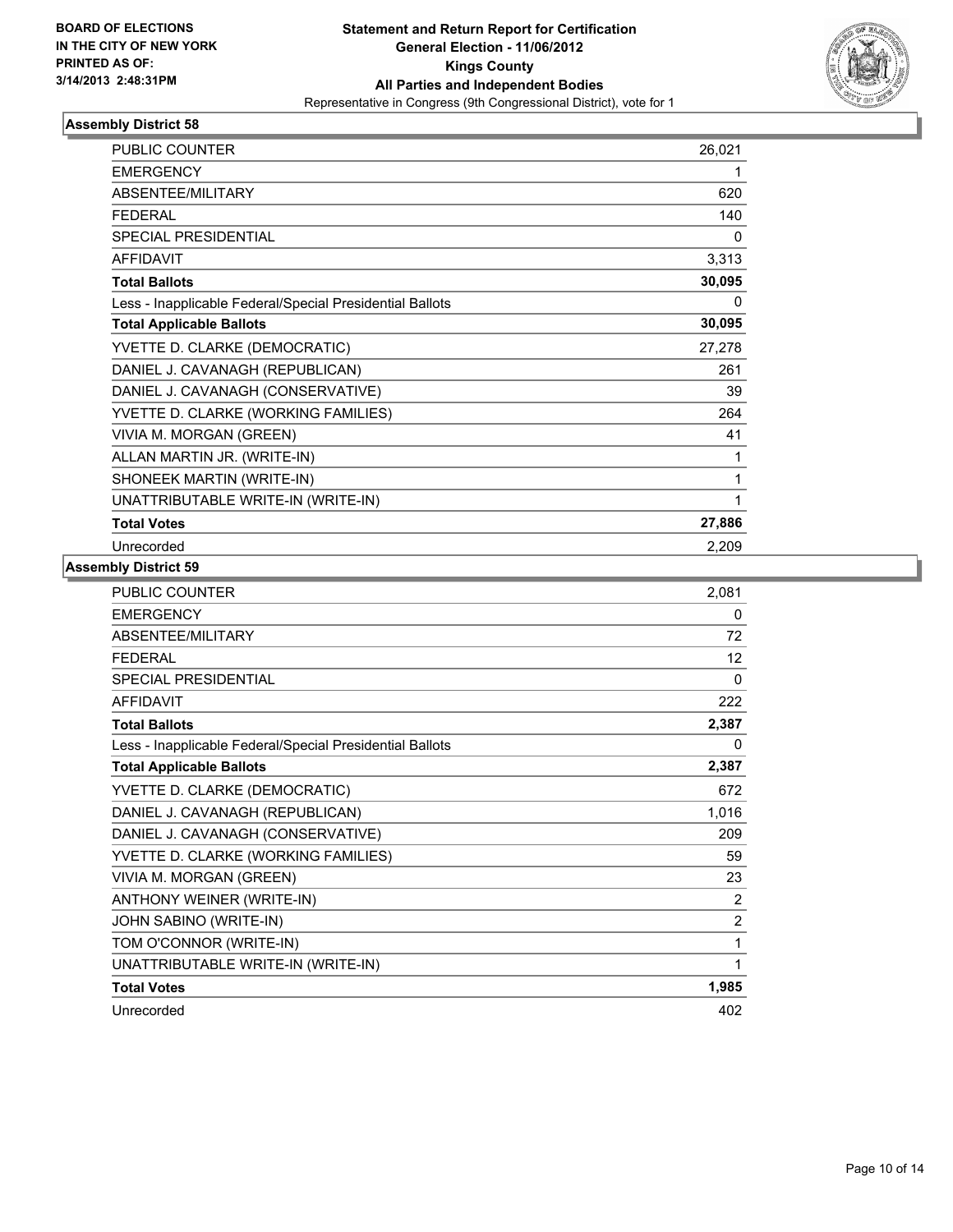

| PUBLIC COUNTER                                           | 1,718    |
|----------------------------------------------------------|----------|
|                                                          |          |
| <b>EMERGENCY</b>                                         | 0        |
| ABSENTEE/MILITARY                                        | 17       |
| FEDERAL                                                  | 0        |
| <b>SPECIAL PRESIDENTIAL</b>                              | $\Omega$ |
| <b>AFFIDAVIT</b>                                         | 253      |
| <b>Total Ballots</b>                                     | 1,988    |
| Less - Inapplicable Federal/Special Presidential Ballots | $\Omega$ |
| <b>Total Applicable Ballots</b>                          | 1,988    |
| YVETTE D. CLARKE (DEMOCRATIC)                            | 1.744    |
| DANIEL J. CAVANAGH (REPUBLICAN)                          | 13       |
| DANIEL J. CAVANAGH (CONSERVATIVE)                        | 0        |
| YVETTE D. CLARKE (WORKING FAMILIES)                      | 17       |
| VIVIA M. MORGAN (GREEN)                                  | 3        |
| <b>Total Votes</b>                                       | 1,777    |
| Unrecorded                                               | 211      |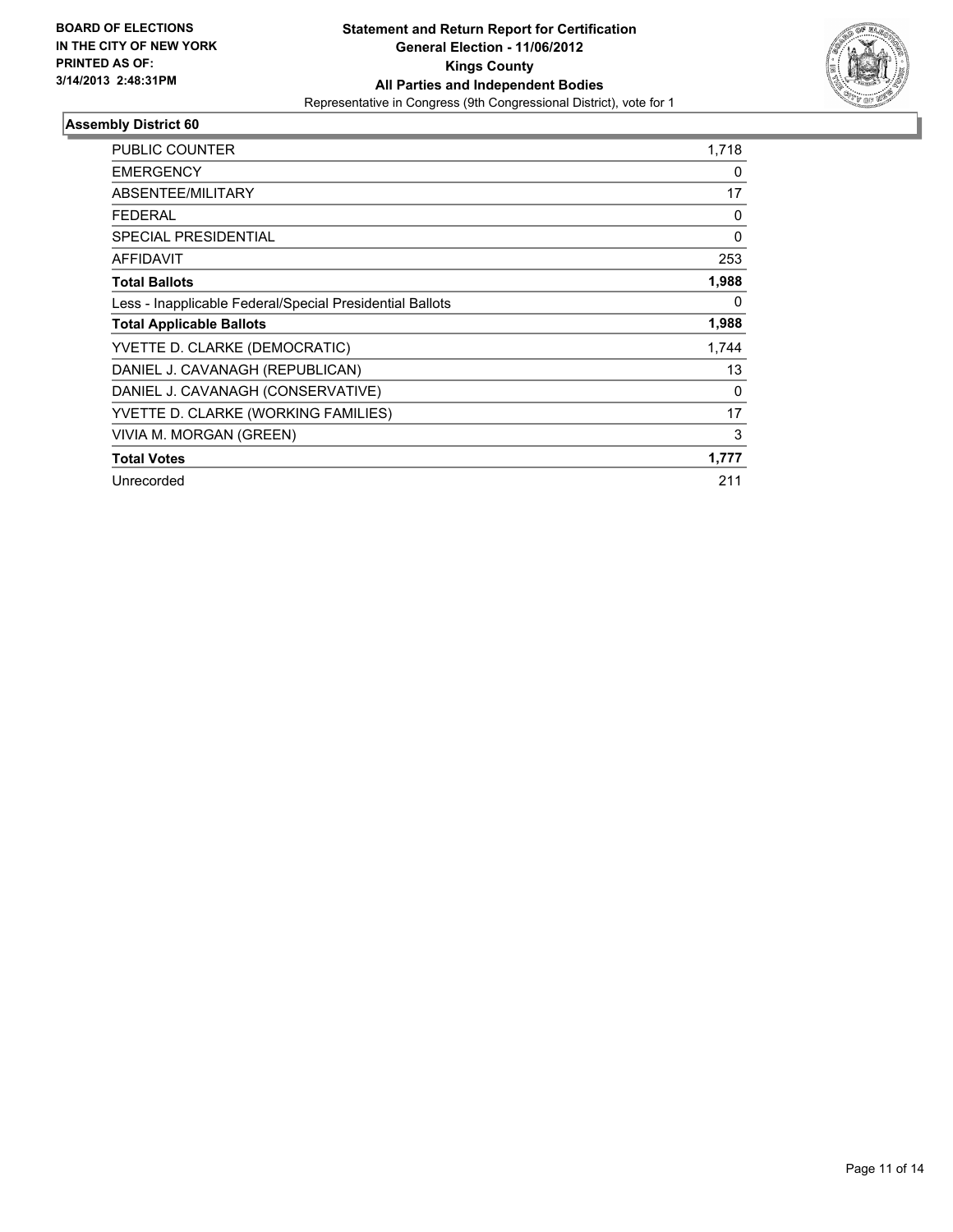

#### **Total for Representative in Congress (9th Congressional District) - Kings County**

| PUBLIC COUNTER                                           | 206,884 |
|----------------------------------------------------------|---------|
| <b>EMERGENCY</b>                                         | 151     |
| ABSENTEE/MILITARY                                        | 5,942   |
| <b>FEDERAL</b>                                           | 2,233   |
| SPECIAL PRESIDENTIAL                                     | 0       |
| AFFIDAVIT                                                | 23,752  |
| <b>Total Ballots</b>                                     | 238,962 |
| Less - Inapplicable Federal/Special Presidential Ballots | 0       |
| <b>Total Applicable Ballots</b>                          | 238,962 |
| YVETTE D. CLARKE (DEMOCRATIC)                            | 178,168 |
| DANIEL J. CAVANAGH (REPUBLICAN)                          | 20,899  |
| DANIEL J. CAVANAGH (CONSERVATIVE)                        | 3,265   |
| YVETTE D. CLARKE (WORKING FAMILIES)                      | 7,973   |
| VIVIA M. MORGAN (GREEN)                                  | 2,991   |
| ADAM HENRIQUE (WRITE-IN)                                 | 1       |
| ALLAN MARTIN JR. (WRITE-IN)                              | 6       |
| ANDY BACHMAN (WRITE-IN)                                  | 1       |
| ANTHONY WEINER (WRITE-IN)                                | 4       |
| ANTHONY WIENER (WRITE-IN)                                | 1       |
| AVROMI EISENSTEIN (WRITE-IN)                             | 1       |
| BILL LOUNDY (WRITE-IN)                                   | 1       |
| BRAD LANDER (WRITE-IN)                                   | 1       |
| <b>BRAIN LITTRELL (WRITE-IN)</b>                         | 1       |
| CARL GALYAN 5TH (WRITE-IN)                               | 1       |
| CHANA KRISCHER (WRITE-IN)                                | 2       |
| CHARLES BARRON (WRITE-IN)                                | 1       |
| CHRIS OWENS (WRITE-IN)                                   | 3       |
| CHUCK SCHUMER (WRITE-IN)                                 | 1       |
| DAVID SANDLER (WRITE-IN)                                 | 1       |
| DOUGLAS M. SCHNEIDER (WRITE-IN)                          | 1       |
| EDMOND LEW (WRITE-IN)                                    | 1       |
| EDWARD CHRISTOPHER KENDRA (WRITE-IN)                     | 1       |
| ELI STARCH (WRITE-IN)                                    | 1       |
| <b>GREGORY WILSON (WRITE-IN)</b>                         | 2       |
| HAKEEM JEFFRIES (WRITE-IN)                               | 2       |
| HAKEEM S JEFFRIES (WRITE-IN)                             | 1       |
| HELESE SMAUKLON (WRITE-IN)                               | 1       |
| HENRY BARDEL (WRITE-IN)                                  | 1       |
| HINDA KRUMBEIN (WRITE-IN)                                | 1       |
| IAN D. GIRSHEK (WRITE-IN)                                | 1       |
| IAN RANDAL STROCK (WRITE-IN)                             | 2       |
| ITTA HARTMAN (WRITE-IN)                                  | 2       |
| JACOS REISMIN (WRITE-IN)                                 | 1       |
| JAMES REISMAN (WRITE-IN)                                 | 1       |
| JEFFREY BUTTLER (WRITE-IN)                               | 2       |
| JEFFREY P. KAHR (WRITE-IN)                               | 1       |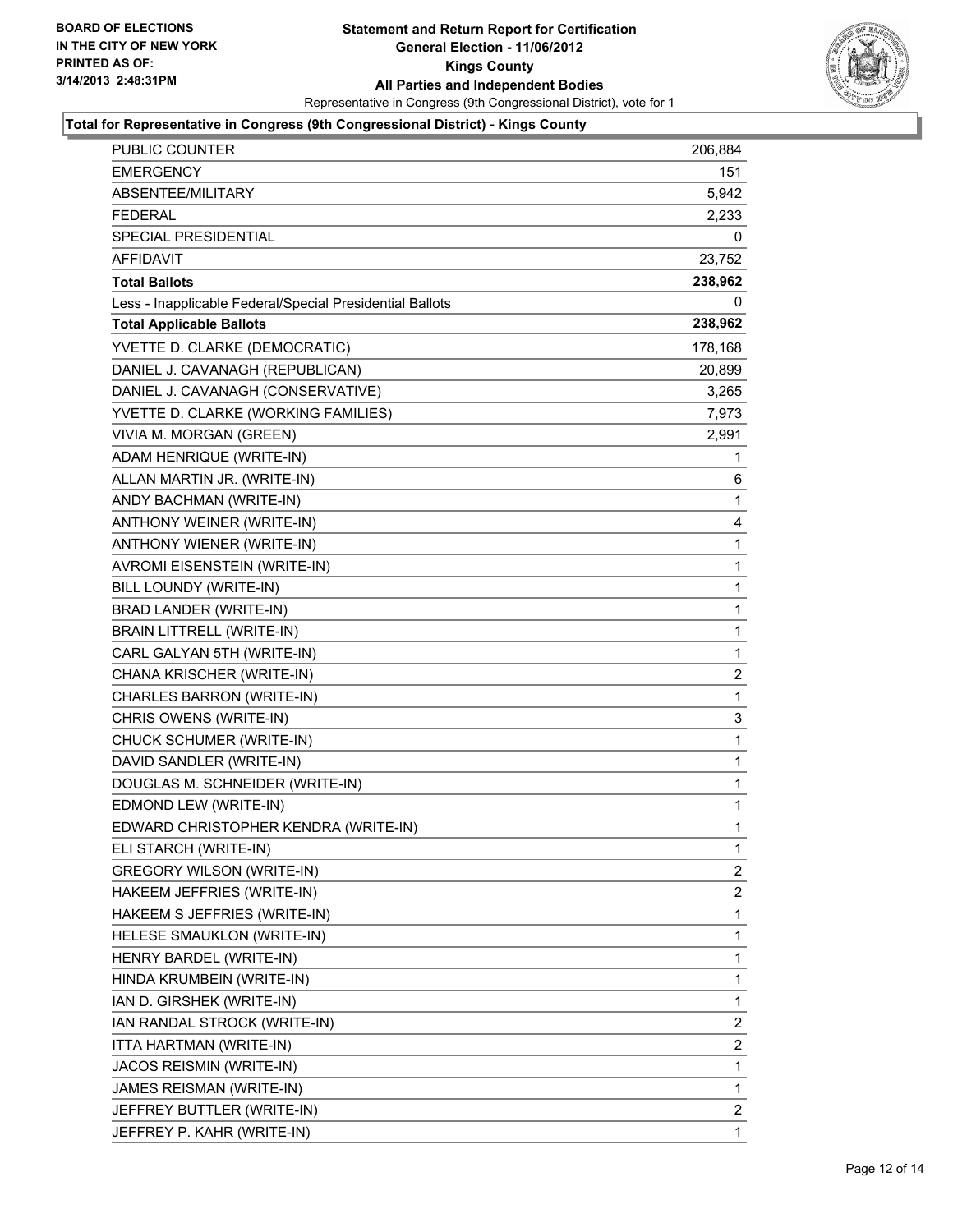

#### **Total for Representative in Congress (9th Congressional District) - Kings County**

| JEHIEL WINTERS (WRITE-IN)          | 1              |
|------------------------------------|----------------|
| JEROLD L. NADLER (WRITE-IN)        | 1              |
| JERROLD C. NADLER (WRITE-IN)       | 1              |
| JERROLD NADLER (WRITE-IN)          | 1              |
| JOEL BERG (WRITE-IN)               | 1              |
| JOHN SABINO (WRITE-IN)             | 2              |
| JOSEPH CROWLEY (WRITE-IN)          | 1              |
| JOSEPH MARTUCCI (WRITE-IN)         | $\overline{c}$ |
| KENETH FISHER (WRITE-IN)           | 1              |
| LAWERENCE D. LITTAHELD (WRITE-IN)  | 1              |
| LETITIA JAMES (WRITE-IN)           | 1              |
| LEW FIDLER (WRITE-IN)              | 1              |
| LOLI ALIM (WRITE-IN)               | 1              |
| MARC MINKOFF (WRITE-IN)            | 1              |
| MARIO CALLAWAY (WRITE-IN)          | 1              |
| MARK S MURPHY (WRITE-IN)           | $\mathbf{2}$   |
| MARK S. MURPHY (WRITE-IN)          | 3              |
| MARY HACK (WRITE-IN)               | 1              |
| MICHAEL G. GRIMM (WRITE-IN)        | 1              |
| MICHAEL GRIMM (WRITE-IN)           | 3              |
| MICHAEL W. CHAN (WRITE-IN)         | 3              |
| MOSHE AXELROD (WRITE-IN)           | 1              |
| NANCY PELOSI (WRITE-IN)            | 1              |
| NYDIA M. VELAZQUEZ (WRITE-IN)      | 1              |
| NYDIA VELASQUEZ (WRITE-IN)         | 1              |
| PAMELA CONROY (WRITE-IN)           | 1              |
| PETER CUCANESES (WRITE-IN)         | 1              |
| SAMUEL AMSEL (WRITE-IN)            | 1              |
| SARAH FLORANS (WRITE-IN)           | 1              |
| SCOTT W GIRSHEK (WRITE-IN)         | 1              |
| SHONEEK MARTIN (WRITE-IN)          | 1              |
| STEPHAN GILBERT (WRITE-IN)         | 1              |
| STEPHEN COLBERT (WRITE-IN)         | 3              |
| STEVE BALDWIN (WRITE-IN)           | 1              |
| STEVE CYMBROWITZ (WRITE-IN)        | 1              |
| STEVEN GECUERT (WRITE-IN)          | 1              |
| SUE SIMMONS (WRITE-IN)             | 1              |
| TAT PICOTT (WRITE-IN)              | 1              |
| TERENCE WHITE (WRITE-IN)           | 1              |
| TIM THOMAS (WRITE-IN)              | 1              |
| TIMOTHY PFCREHY (WRITE-IN)         | 1              |
| TOM O'CONNOR (WRITE-IN)            | 1              |
| UNATTRIBUTABLE WRITE-IN (WRITE-IN) | 31             |
| WILL SALAS (WRITE-IN)              | 1              |
| YEHUDA SOLAMONT (WRITE-IN)         | 1              |
| YESROEL YOSSI KATZ (WRITE-IN)      | 1              |
|                                    |                |